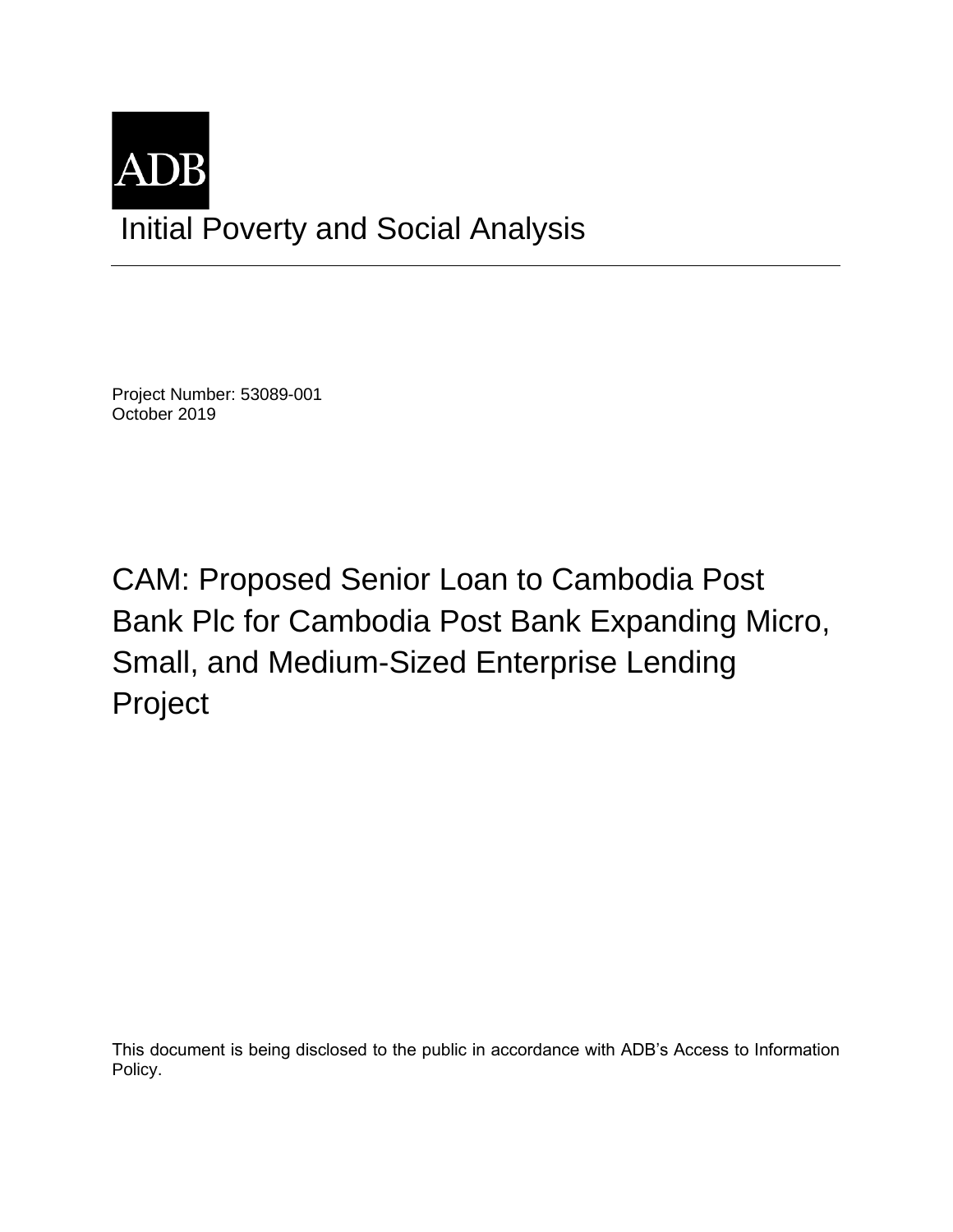Asian Development Bank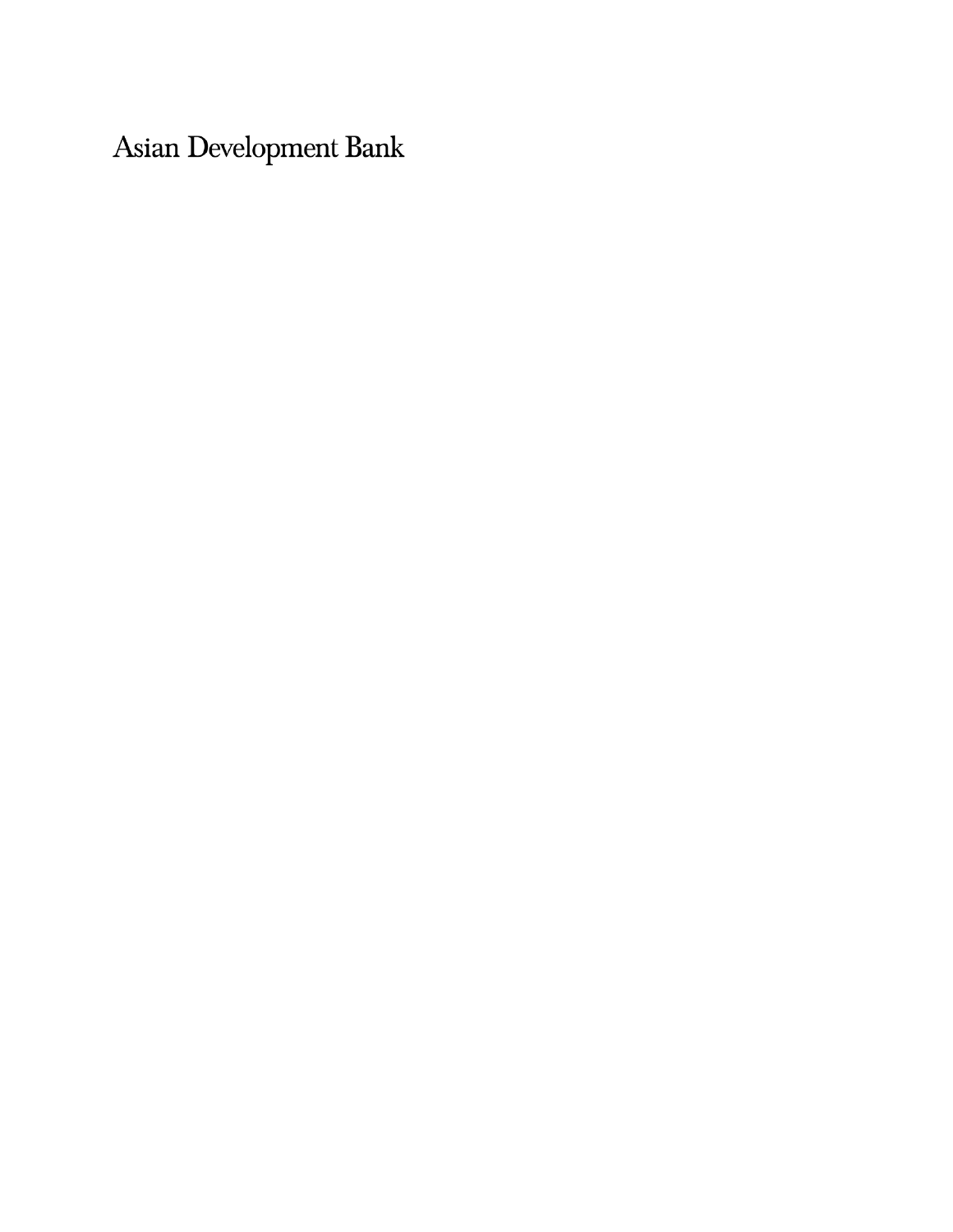## **CURRENCY EQUIVALENTS**

(as of 24 September 2019)

| Currency unit | $\qquad \qquad \blacksquare$ | riel (KHR)  |
|---------------|------------------------------|-------------|
| KHR1.00       | $=$                          | \$0.0002436 |
| \$1.00        | $=$                          | KHR4,105.0  |

## **ABBREVIATIONS**

| ADB          |        | Asian Development Bank                     |
|--------------|--------|--------------------------------------------|
| CPB          | $-$    | Cambodia Post Bank                         |
| ESMS.        | $-$    | environmental and social management system |
| <b>MSMEs</b> | $\sim$ | micro, small, and medium-sized enterprises |

## **NOTES**

- (i) The fiscal year (FY) of Cambodia Post Bank Plc ends on 31 December.
- (ii) In this report, "\$" refers to United States dollars, unless otherwise stated.

In preparing any country program or strategy, financing any project, or by making any designation of or reference to a particular territory or geographic area in this document, the Asian Development Bank does not intend to make any judgments as to the legal or other status of any territory or area.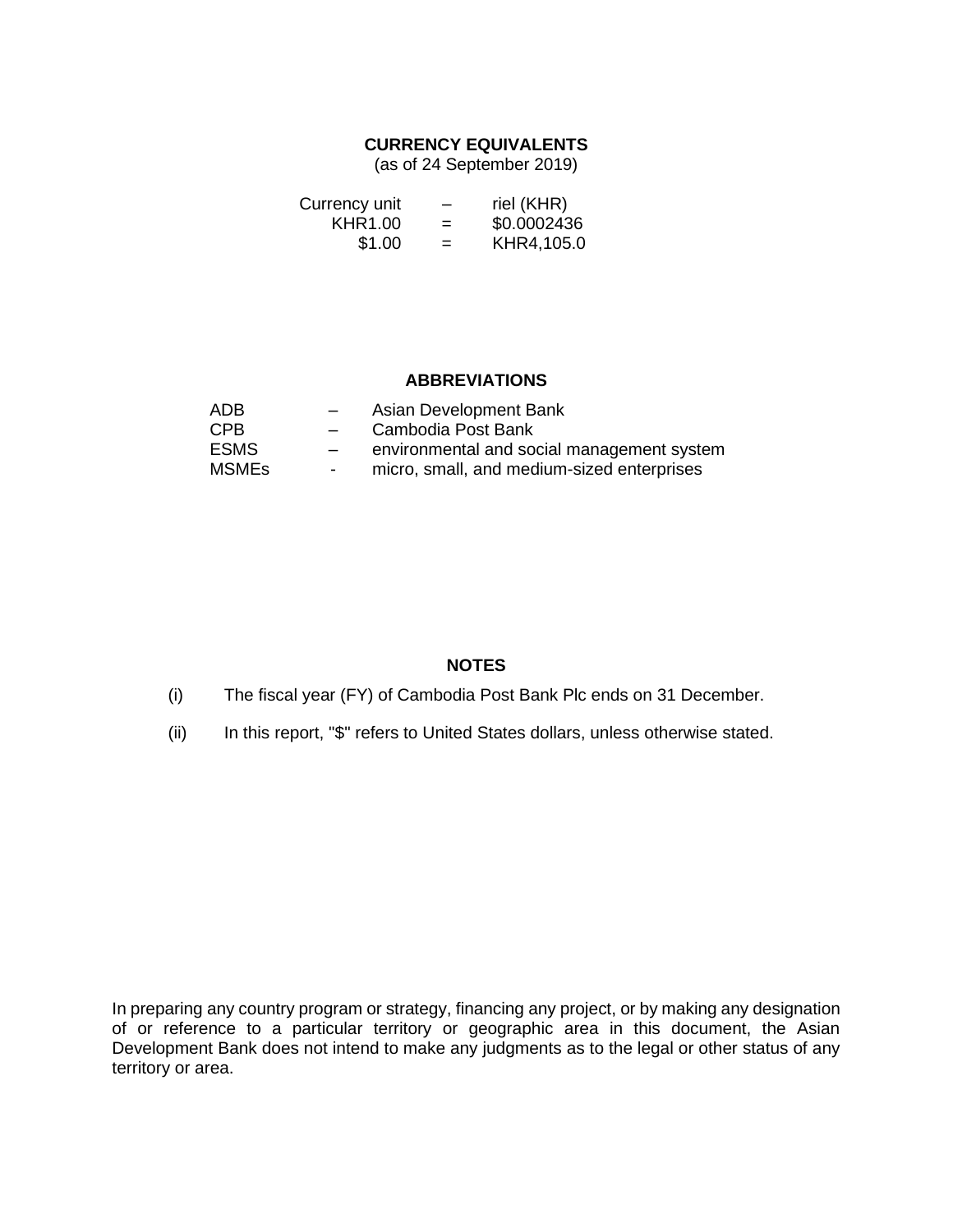## **INITIAL POVERTY AND SOCIAL ANALYSIS**

| Country:                                                                                                                                                                                                                                                                                                                                                                                                                                                                                                                                                                                                                                                                                                                                                                                                                                                                                                                                                                                                                                                                                                                                                                                                                                                                                                                                                                                                                                                                                                                                                                                                                                                                                                                      | Cambodia                                                                                                                           | Project Title:                       | Cambodia Post Bank Expanding Micro,<br>Small, and Medium-Sized Enterprise<br>Lending Project                                                                                                                                                                                                                                                                                                                                                                                                                                                                                                                                                                                                                                                                                                                                                                                                                                                                                                                                                                |  |
|-------------------------------------------------------------------------------------------------------------------------------------------------------------------------------------------------------------------------------------------------------------------------------------------------------------------------------------------------------------------------------------------------------------------------------------------------------------------------------------------------------------------------------------------------------------------------------------------------------------------------------------------------------------------------------------------------------------------------------------------------------------------------------------------------------------------------------------------------------------------------------------------------------------------------------------------------------------------------------------------------------------------------------------------------------------------------------------------------------------------------------------------------------------------------------------------------------------------------------------------------------------------------------------------------------------------------------------------------------------------------------------------------------------------------------------------------------------------------------------------------------------------------------------------------------------------------------------------------------------------------------------------------------------------------------------------------------------------------------|------------------------------------------------------------------------------------------------------------------------------------|--------------------------------------|-------------------------------------------------------------------------------------------------------------------------------------------------------------------------------------------------------------------------------------------------------------------------------------------------------------------------------------------------------------------------------------------------------------------------------------------------------------------------------------------------------------------------------------------------------------------------------------------------------------------------------------------------------------------------------------------------------------------------------------------------------------------------------------------------------------------------------------------------------------------------------------------------------------------------------------------------------------------------------------------------------------------------------------------------------------|--|
|                                                                                                                                                                                                                                                                                                                                                                                                                                                                                                                                                                                                                                                                                                                                                                                                                                                                                                                                                                                                                                                                                                                                                                                                                                                                                                                                                                                                                                                                                                                                                                                                                                                                                                                               |                                                                                                                                    |                                      |                                                                                                                                                                                                                                                                                                                                                                                                                                                                                                                                                                                                                                                                                                                                                                                                                                                                                                                                                                                                                                                             |  |
| Lending/Financing<br>Modality:                                                                                                                                                                                                                                                                                                                                                                                                                                                                                                                                                                                                                                                                                                                                                                                                                                                                                                                                                                                                                                                                                                                                                                                                                                                                                                                                                                                                                                                                                                                                                                                                                                                                                                | Loan                                                                                                                               | Department/<br>Division:             | <b>Private Sector Operations Department</b><br>Private Sector Financial Institution Division                                                                                                                                                                                                                                                                                                                                                                                                                                                                                                                                                                                                                                                                                                                                                                                                                                                                                                                                                                |  |
|                                                                                                                                                                                                                                                                                                                                                                                                                                                                                                                                                                                                                                                                                                                                                                                                                                                                                                                                                                                                                                                                                                                                                                                                                                                                                                                                                                                                                                                                                                                                                                                                                                                                                                                               |                                                                                                                                    |                                      |                                                                                                                                                                                                                                                                                                                                                                                                                                                                                                                                                                                                                                                                                                                                                                                                                                                                                                                                                                                                                                                             |  |
|                                                                                                                                                                                                                                                                                                                                                                                                                                                                                                                                                                                                                                                                                                                                                                                                                                                                                                                                                                                                                                                                                                                                                                                                                                                                                                                                                                                                                                                                                                                                                                                                                                                                                                                               | POVERTY IMPACT AND SOCIAL DIMENSIONS<br>ı.<br>A. Links to the National Poverty Reduction Strategy and Country Partnership Strategy |                                      |                                                                                                                                                                                                                                                                                                                                                                                                                                                                                                                                                                                                                                                                                                                                                                                                                                                                                                                                                                                                                                                             |  |
| and reducing inequalities. <sup>b</sup>                                                                                                                                                                                                                                                                                                                                                                                                                                                                                                                                                                                                                                                                                                                                                                                                                                                                                                                                                                                                                                                                                                                                                                                                                                                                                                                                                                                                                                                                                                                                                                                                                                                                                       |                                                                                                                                    |                                      | The proposed \$20 million senior loan of Asian Development Bank (ADB) to Cambodia Post Bank (CPB) is intended<br>for the expansion of CBP's portfolio in financing micro, small, and medium-sized enterprises (MSMEs). The<br>proposed project is aligned with the ADB's country partnership strategy for Cambodia (CPS), 2019–2023, which<br>includes finance as one of five core activities, as indicated also in the Cambodia: Country Operations Business Plan<br>(2019-2021) (COBP) which support programs to stimulate small enterprises through enhanced access to long-term<br>non-sovereign finance. <sup>a</sup> It will support ADB's Strategy 2030's operational priority in addressing remaining poverty                                                                                                                                                                                                                                                                                                                                       |  |
| <b>Poverty Targeting</b><br>В.<br>⊠General intervention □Individual or household (TI-H) □Geographic (TI-G) □Non-income MDGs (TI-M1, M2,<br>etc.)                                                                                                                                                                                                                                                                                                                                                                                                                                                                                                                                                                                                                                                                                                                                                                                                                                                                                                                                                                                                                                                                                                                                                                                                                                                                                                                                                                                                                                                                                                                                                                              |                                                                                                                                    |                                      |                                                                                                                                                                                                                                                                                                                                                                                                                                                                                                                                                                                                                                                                                                                                                                                                                                                                                                                                                                                                                                                             |  |
| CPB will expand its MSME portfolio for agricultural and non-agricultural products using ADB proceeds. MSMEs play<br>a vital role in Cambodia's economy, accounting for 99.8% of all enterprises, totaling 512,731, and employing 71.8%<br>of the national labor force. <sup>c</sup> Through the proposed project, CPB will provide broader financial access to MSMEs to<br>manage and sustain businesses and create more jobs.                                                                                                                                                                                                                                                                                                                                                                                                                                                                                                                                                                                                                                                                                                                                                                                                                                                                                                                                                                                                                                                                                                                                                                                                                                                                                                |                                                                                                                                    |                                      |                                                                                                                                                                                                                                                                                                                                                                                                                                                                                                                                                                                                                                                                                                                                                                                                                                                                                                                                                                                                                                                             |  |
| <b>C.</b> Poverty and Social Analysis<br>1. Key issues and potential beneficiaries. ADB data indicates that the national poverty level was 14.0% in 2014,<br>down from 47.8% in 2007. In 2018, the unemployment rate was 1.1% and 20.3% of the employed population were<br>living in households with per-capita consumption or income below the \$1.90 international poverty line. A large<br>majority of Cambodia's population is economically productive with 55.0% age dependency ratio. <sup>d</sup> The latest recorded<br>labor force participation rate was 82.6%, in 2014. <sup>e</sup> CPB will be the direct beneficiary of the proposed project and<br>MSMEs will indirectly benefit by having broader financial access through the expansion of CBP's financial services.<br>2. Impact channels and expected systemic changes. The proposed project will strengthen CPB's operation to service<br>MSME's. It will sustain MSMEs operations in Cambodia which is expected to result in direct and indirect income<br>generation and employment security for the working-age population of Cambodia, including the poor and vulnerable.<br>3. Focus of (and resources allocated in) the transaction TA or due diligence. Due diligence will review the existing<br>and future portfolio of CPB, the loan application process, and the implementation of the environmental and social<br>management system (ESMS) in place to screen impacts of subloans on environment, involuntary resettlement, and<br>indigenous peoples. Review on the compliance of CPB with applicable national laws, including the labor code of<br>Cambodia as well as the procedure employed by CPB to monitor compliance of subborrowers. |                                                                                                                                    |                                      |                                                                                                                                                                                                                                                                                                                                                                                                                                                                                                                                                                                                                                                                                                                                                                                                                                                                                                                                                                                                                                                             |  |
|                                                                                                                                                                                                                                                                                                                                                                                                                                                                                                                                                                                                                                                                                                                                                                                                                                                                                                                                                                                                                                                                                                                                                                                                                                                                                                                                                                                                                                                                                                                                                                                                                                                                                                                               |                                                                                                                                    |                                      |                                                                                                                                                                                                                                                                                                                                                                                                                                                                                                                                                                                                                                                                                                                                                                                                                                                                                                                                                                                                                                                             |  |
|                                                                                                                                                                                                                                                                                                                                                                                                                                                                                                                                                                                                                                                                                                                                                                                                                                                                                                                                                                                                                                                                                                                                                                                                                                                                                                                                                                                                                                                                                                                                                                                                                                                                                                                               | Ш.                                                                                                                                 | <b>GENDER AND DEVELOPMENT</b>        | 1. What are the key gender issues in the sector and/or subsector that are likely to be relevant to this project or                                                                                                                                                                                                                                                                                                                                                                                                                                                                                                                                                                                                                                                                                                                                                                                                                                                                                                                                          |  |
| program?<br>capital and term loans are needed. <sup>f</sup><br>participation in decision making?<br>$\Box$ Yes $\boxtimes$ No                                                                                                                                                                                                                                                                                                                                                                                                                                                                                                                                                                                                                                                                                                                                                                                                                                                                                                                                                                                                                                                                                                                                                                                                                                                                                                                                                                                                                                                                                                                                                                                                 | $\boxtimes$ Yes $\Box$ No<br>of ADB proceeds for women-led SMEs will be explored.                                                  |                                      | More than 62% of micro enterprises and 26% of SMEs in Cambodia are owned by women. According to the 2019<br>study by the International Finance Corporation, women-led SMEs experience more constraints in terms of access<br>to finance from formal institutions. The overwhelming majority of women-led MSMEs use their own funds to start a<br>business or rely on informal sources and savings to expand their businesses. However, for enterprises to expand<br>and successfully graduate to the next level of enterprise development, additional financing in the form of working<br>2. Does the proposed project or program have the potential to contribute to the promotion of gender equity and/or<br>empowerment of women by providing women's access to and use of opportunities, services, resources, assets, and<br>Improved access to finance has the potential to close gaps in financing for women-led SMEs hence targets for use<br>3. Could the proposed project have an adverse impact on women and/or girls or widen gender inequality? |  |
| GEN (gender equity)                                                                                                                                                                                                                                                                                                                                                                                                                                                                                                                                                                                                                                                                                                                                                                                                                                                                                                                                                                                                                                                                                                                                                                                                                                                                                                                                                                                                                                                                                                                                                                                                                                                                                                           | 4. Indicate the intended gender mainstreaming category:<br>$\perp$                                                                 | EGM (effective gender mainstreaming) |                                                                                                                                                                                                                                                                                                                                                                                                                                                                                                                                                                                                                                                                                                                                                                                                                                                                                                                                                                                                                                                             |  |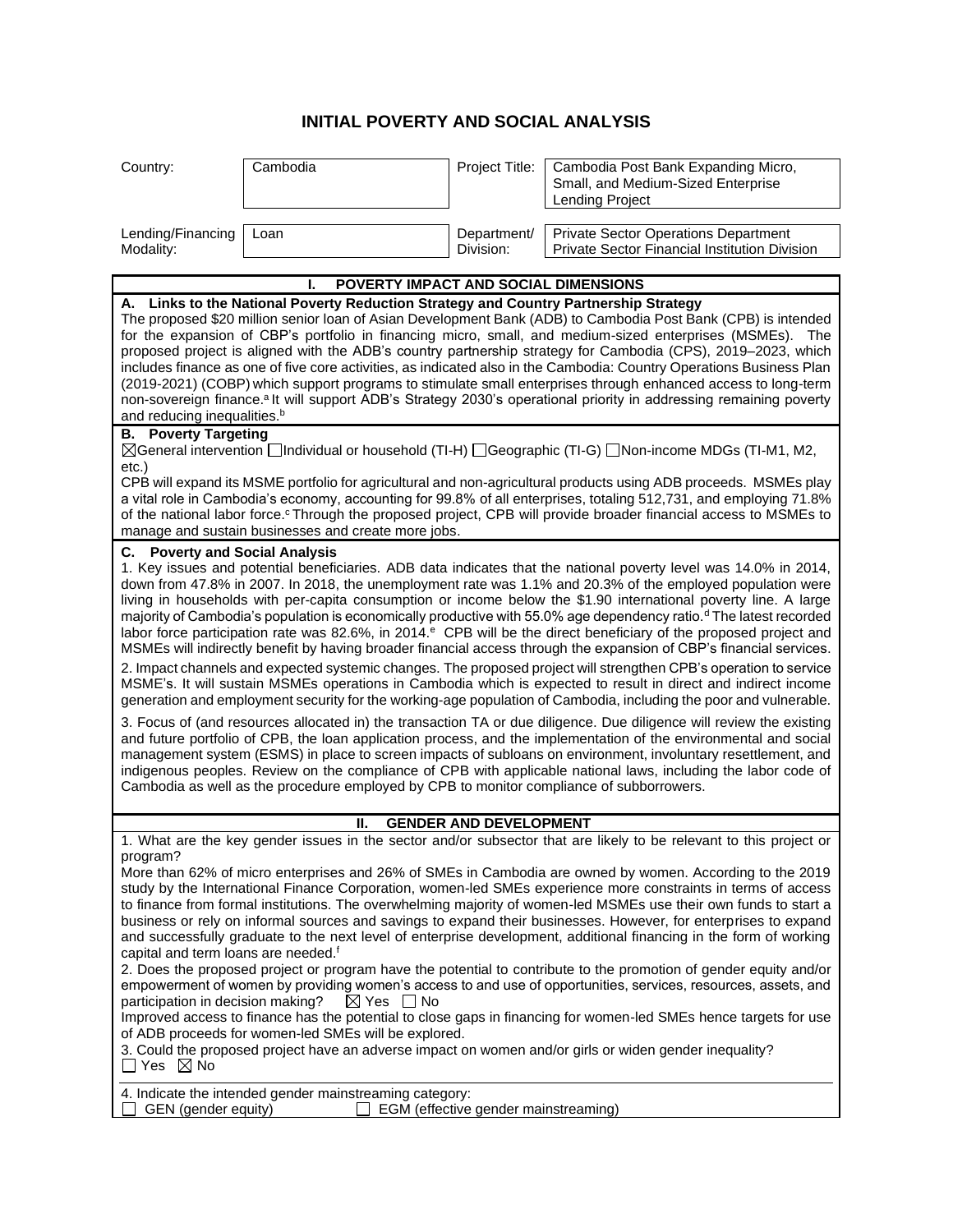| $\boxtimes$ SGE (some gender elements)<br>NGE (no gender elements)                                                                                                                                                                                                                                                                                                                                                                                                                                                                                                                                                                                                                                                                                                                                                                                                                                                                                                  |  |  |  |  |
|---------------------------------------------------------------------------------------------------------------------------------------------------------------------------------------------------------------------------------------------------------------------------------------------------------------------------------------------------------------------------------------------------------------------------------------------------------------------------------------------------------------------------------------------------------------------------------------------------------------------------------------------------------------------------------------------------------------------------------------------------------------------------------------------------------------------------------------------------------------------------------------------------------------------------------------------------------------------|--|--|--|--|
| <b>PARTICIPATION AND EMPOWERMENT</b><br>Ш.                                                                                                                                                                                                                                                                                                                                                                                                                                                                                                                                                                                                                                                                                                                                                                                                                                                                                                                          |  |  |  |  |
| 1. Who are the main stakeholders of the project, including beneficiaries and negatively affected people? Identify<br>how they will participate in the project design.<br>Aside from CPB and its employees, the main stakeholders of the proposed project include entrepreneurs of MSMEs<br>that need financing support to sustain and expand business activities.                                                                                                                                                                                                                                                                                                                                                                                                                                                                                                                                                                                                   |  |  |  |  |
| 2. How can the project contribute (in a systemic way) to engaging and empowering stakeholders and beneficiaries,<br>particularly, the poor, vulnerable, and excluded groups? What issues in the project design require participation of<br>the poor and excluded? Due diligence will review existing policies of CPB to ensure effective channels of<br>communication with subborrowers and relevant stakeholders. The review process will also determine the need to<br>enhance the existing system for greater participation of different stakeholders.                                                                                                                                                                                                                                                                                                                                                                                                           |  |  |  |  |
| 3. What are the key, active, and relevant civil society organizations (CSOs) in the project area? What is the level<br>of civil society organization participation in the project design?<br>$\boxtimes$ (L) Information generation and sharing $\Box$ Consultation<br>$\Box$ Collaboration<br>$\Box$ Partnership                                                                                                                                                                                                                                                                                                                                                                                                                                                                                                                                                                                                                                                   |  |  |  |  |
| 4. Are there issues during project design for which participation of the poor and excluded is important? What are<br>they and how should they be addressed? $\Box$ Yes<br>$\boxtimes$ No                                                                                                                                                                                                                                                                                                                                                                                                                                                                                                                                                                                                                                                                                                                                                                            |  |  |  |  |
| <b>SOCIAL SAFEGUARDS</b><br>IV.                                                                                                                                                                                                                                                                                                                                                                                                                                                                                                                                                                                                                                                                                                                                                                                                                                                                                                                                     |  |  |  |  |
| A. Involuntary Resettlement Category $\Box A$ $\Box B$ $\Box C$ $\boxtimes$ FI (treated as C)                                                                                                                                                                                                                                                                                                                                                                                                                                                                                                                                                                                                                                                                                                                                                                                                                                                                       |  |  |  |  |
| 1. Does the project have the potential to involve involuntary land acquisition resulting in physical and economic<br>displacement? $\Box$ Yes<br>$\boxtimes$ No<br>The proposed project is not anticipated to cause involuntary resettlement<br>impacts. Due diligence will review the existing ESMS of CPB to screen and assess subloan applications on<br>involuntary resettlement. Necessary enhancements on the current system to comply with ADB Safeguard Policy<br>Statement will be discussed and agreed upon with CPB.                                                                                                                                                                                                                                                                                                                                                                                                                                     |  |  |  |  |
| 2. What action plan is required to address involuntary resettlement as part of the transaction TA or due diligence<br>process?                                                                                                                                                                                                                                                                                                                                                                                                                                                                                                                                                                                                                                                                                                                                                                                                                                      |  |  |  |  |
| $\Box$ Resettlement plan<br>$\Box$ Resettlement framework<br>Social impact matrix<br>$\boxtimes$ Environmental and social management system arrangement<br>∃ None                                                                                                                                                                                                                                                                                                                                                                                                                                                                                                                                                                                                                                                                                                                                                                                                   |  |  |  |  |
| <b>B.</b> Indigenous Peoples Category $\Box A \Box B \Box C \boxtimes F$ (treated as C)                                                                                                                                                                                                                                                                                                                                                                                                                                                                                                                                                                                                                                                                                                                                                                                                                                                                             |  |  |  |  |
| 1. Does the proposed project have the potential to directly or indirectly affect the dignity, human rights, livelihood<br>systems, or culture of indigenous peoples?<br>Yes<br>$\boxtimes$ No<br>2. Does it affect the territories or natural and cultural resources indigenous peoples own, use, occupy, or claim, as<br>$\boxtimes$ No<br>The extent of CPB's operations across Cambodia will be verified<br>their ancestral domain? $\Box$ Yes<br>during due diligence. CBP's screening and categorization procedure to evaluate indigenous peoples impacts of<br>subloans will be assessed.<br>3. Will the project require broad community support of affected indigenous communities? $\square$ Yes $\boxtimes$ No<br>The nature of the proposed project will not require broad community support of affected indigenous communities.<br>4. What action plan is required to address risks to indigenous peoples as part of the transaction TA or due diligence |  |  |  |  |
| process?<br>Indigenous peoples plan   Indigenous peoples planning framework<br>Social impact matrix<br>Environmental and social management system arrangement<br>None                                                                                                                                                                                                                                                                                                                                                                                                                                                                                                                                                                                                                                                                                                                                                                                               |  |  |  |  |
| v.<br><b>OTHER SOCIAL ISSUES AND RISKS</b>                                                                                                                                                                                                                                                                                                                                                                                                                                                                                                                                                                                                                                                                                                                                                                                                                                                                                                                          |  |  |  |  |
| 1. What other social issues and risks should be considered in the project design?<br>$\boxtimes$ Creating decent jobs and employment (L) $\boxtimes$ Adhering to core labor standards (L)<br>  Labor retrenchment<br>Spread of communicable diseases, including HIV/AIDS $\Box$ Increase in human trafficking $\Box$ Affordability<br>Increase in unplanned migration<br>$\Box$ Increase in vulnerability to natural disasters $\Box$ Creating political<br>instability<br>Creating internal social conflicts<br>$\Box$ Others, please specify _                                                                                                                                                                                                                                                                                                                                                                                                                    |  |  |  |  |
| 2. How are these additional social issues and risks going to be addressed in the project design? Through the<br>proposed project, the compliance of CPB and its subborrowers with national labor laws and regulations and<br>measures taken to adhere to internationally recognized core labor standards, as set out in the ESMS, will be<br>monitored and reported.                                                                                                                                                                                                                                                                                                                                                                                                                                                                                                                                                                                                |  |  |  |  |
| VI.<br><b>TRANSACTION TA OR DUE DILIGENCE RESOURCE REQUIREMENT</b>                                                                                                                                                                                                                                                                                                                                                                                                                                                                                                                                                                                                                                                                                                                                                                                                                                                                                                  |  |  |  |  |
| 1. Do the terms of reference for the transaction TA (or other due diligence) contain key information needed to be<br>gathered during transaction TA or due diligence process to better analyze (i) poverty and social impact, (ii) gender                                                                                                                                                                                                                                                                                                                                                                                                                                                                                                                                                                                                                                                                                                                           |  |  |  |  |